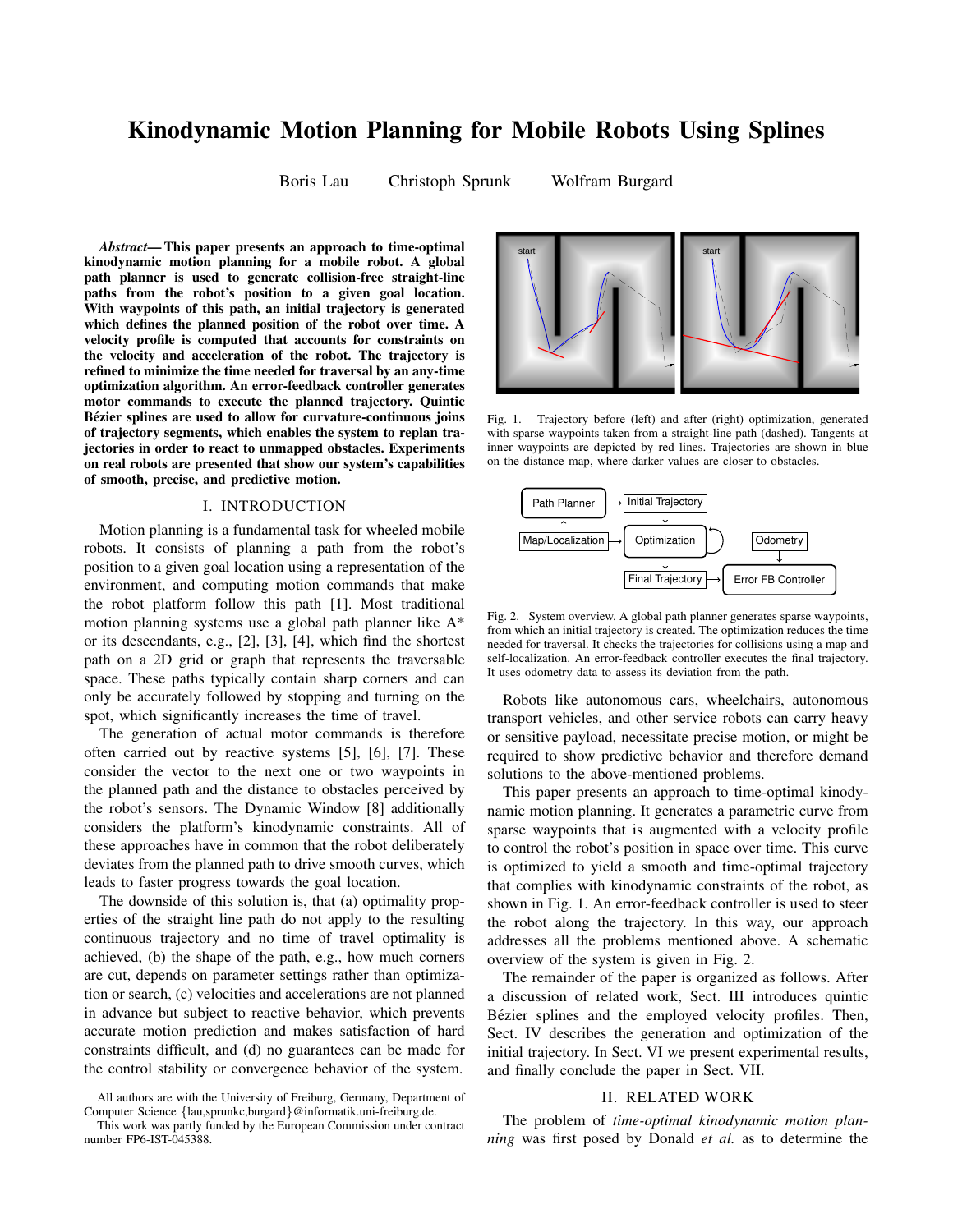motor commands that guide a robot from start to goal on a collision-free path in minimal time while respecting kinodynamic constraints [9]. Stachniss and Burgard included discretized translational and rotational velocities into a fivedimensional A\* search, which returns a series of velocity commands to be issued in discrete time intervals [10]. Deviations from the trajectory are handled by frequently executing the global path planner, which generates a new trajectory for the current position.

Planned trajectories can be precisely tracked using an error-feedback controller, which runs in a control loop that does not alter the trajectory. As input, a trajectory representation is desired that continuously defines position, velocities, and accelerations over time. To this end, some authors have used cubic Bézier splines [11], [12]. Howard and Kelly proposed spline interpolation of velocity commands to generate such trajectories [13]. Likhachev and Ferguson perform a search on a discrete set of these action primitives to obtain a smooth trajectory for an autonomous car [14]. So far, all of these approaches have in common that the generated curves represent continuous position changes, but are not continuous in curvature, which induces abrupt rotational accelerations. In [14] this problem is acknowledged and alleviated by limiting the car's velocity to 2 m/s at high curvatures.

Gulati and Kuipers emphasize the need for smooth and comfortable motion when transporting people, and propose the use of cubic B-Splines [15], as also done by Shiller and Gwo [16]. While cubic B-splines can indeed be curvature continuous from start to end, local changes affect the shape of up to six neighboring segments, and therefore it is not practically feasible to attach or replace a segment of an existing trajectory with curvature continuity at an arbitrary point of the spline. To achieve this, we propose to use *quintic Bézier splines*, which are curvature continuous and additionally allow for attaching segments without curvature discontinuities. In this way, trajectories can be changed on the fly in order to react to sudden changes, for example in the presence of dynamic obstacles.

In contrast to approaches that perform a search on a discretized action set like [14], [17], [18], Connors and Elkaim propose to perform optimization of parameterized trajectories [19]. Their system starts with straight-line segments and iteratively moves control points, aiming for a smooth and collision-free trajectory, which is however not guaranteed to be achievable. Our approach also employs optimization to obtain fast and smooth motion, but starts from an initial straight-line path that is collision-free. Thus, it has any-time characteristics, i.e., it can be interrupted at any point in time to retrieve a collision-free solution.

Most of the existing approaches determine just the shape of the planned trajectory by search or optimization, but rely on local heuristics to set the translational velocities [12], [14], [15], [18], [19]. However, in order to determine truly time-optimal trajectories, the admissible velocities governed by constraints on velocities and accelerations have to be considered. In the work by Macek *et al.* [17] and Stachniss and Burgard [10], the velocity is part of the search, but the systems are limited to a discretized action space. Shiller and Gwo [16] consider a curve that defines the shape of the trajectory, and generate a corresponding velocity profile that considers constraints on the translational velocity and acceleration for an Ackermann drive.

Our system is similar to this approach, but adds the capability of curvature continuous replanning. During optimization, it considers constraints on translational and rotational velocities and accelerations. Furthermore, the maximum allowed centripetal acceleration and a speed limit in the vicinity of obstacles are considered. In this way it generates space-time trajectories that are time-optimal and traversable.

## III. REPRESENTATION OF TRAJECTORIES

We consider the trajectory  $\langle x, y \rangle = \hat{Q}(t)$  of a robot as its position on the ground in world coordinates over time. Similar to previous approaches [13], [16], we represent the shape and the planned translational velocity of the robot independently. The shape of the trajectory is defined by a parametric curve  $Q(u)$ . Its non-linear internal parameter u is mapped to the metric distance s along the path via numerical arc-length parameterization,  $s = f_s(u)$ . The translational velocity of the robot as a function of  $s$  is represented by a velocity profile  $v(s)$ . Integrating the velocity profile creates a mapping from distance s to time,  $t = f_t(s) = \int_0^s 1/v(S)dS$ .

Chaining and inverting these mappings finally yields the trajectory,  $\hat{Q}(t) = Q(f_s^{-1}(f_t^{-1}(t))).$ 

## *A. Quintic Bezier splines as parametric curves ´*

The curve  $Q(u)$  defines the 2D shape of the trajectory. It consists of  $N_Q$  joined segments  $Q_i(u_i)$ ,  $i \in [0, N_Q-1]$ . While  $u_i \in [0, 1]$  parameterizes the *i*-th segment from its start to end, the variable  $u \in [0, N_Q]$  is the internal parameter of the whole curve and results from chaining the  $u_i$ . Thus, the trajectory can be denoted by  $Q(u) = Q_{|u|}(u - |u|)$ , where  $|u|$  is the truncation of u to the next smaller integer.

To achieve smooth motion, the curvature  $c(u)$  of the curve  $Q(u)$  is required to be continuous. It is given by

$$
c(u) = (Q'_x(u)Q''_y(u) - Q'_y(u)Q''_x(u)) / ||Q'(u)||^3.
$$
 (1)

We obtain continuous curvature over the entire curve by joining the segments with  $C^2$  continuity, i.e., the curve itself, its first derivative  $Q'(u)$  and second derivative  $Q''(u)$ are continuous. To this end, the starting waypoint  $W_{i+1}$  of segment  $Q_{i+1}$  is also the end point of the previous segment i, thus  $W_{i+1} = Q_{i+1}(0) = Q_i(1)$ . The same holds for the starting tangent (first derivative)  $T_{i+1} = Q'_{i+1}(0) = Q'_{i}(1)$ , and the second derivative  $A_{i+1} = Q''_{i+1}(0) = Q''_i(1)$ , for  $i \in \{0, \ldots, N_Q - 1\}$ . The widely used cubic B-splines fulfill the property of (*a*)  $C^2$  continuity and (*b*) locality, i.e., moving a control point only affects a few neighboring segments. However, they do not have another property required for effective motion planning at the same time, namely *(c)* control point interpolation, i.e., the curve passes through the start and end control point of a segment. This constraint is met by cubic Bézier curves and Catmull-Rom splines, but they cannot be  $C<sup>2</sup>$  continuous and local at the same time.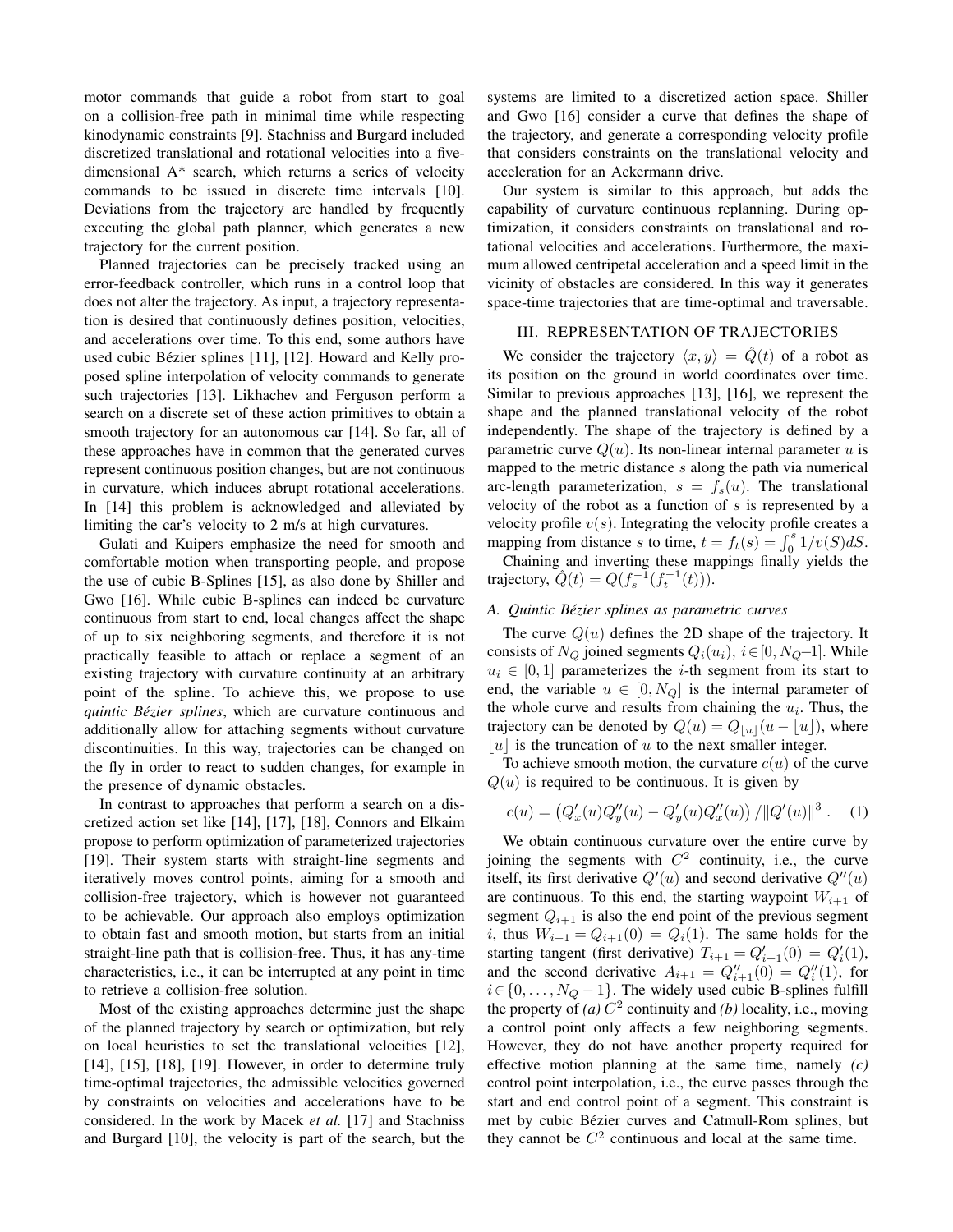

Fig. 3. *Left:* Two splines, one is composed of two *cubic* Bézier spline segments (red) that are joined with  $C^1$  continuity at  $W_i$ , and the other of two *quintic* Bézier spline segments (black), that are joined with  $C<sup>2</sup>$ continuity at  $W_i$  using a heuristic for the second derivatives (see text). The tangent  $T_i$  (blue) is orthogonal to the bisector of angle  $\alpha$  (dashed blue) in both cases. *Right:* Curvature  $c$  of the curves shown left. The cubic spline (red) has discontinuous curvature, while the quintic spline (black) does not.

To smoothly join two curve segments, e.g., when modifying an existing trajectory to react to sudden changes, we furthermore require *(d)* the possibility of locally choosing the second derivative at the ends of a curve. With polynomials, all of the properties  $(a)$ – $(d)$  can be fulfilled simultaneously only for degree five and higher. Non-polynomial curve types, like Clothoid splines, are much more complicated to position in space, and to our knowledge no solution exists to smoothly join two Clothoid splines at arbitrary points of the curve. Therefore, we choose quintic Bézier splines as means of curve representation, which are derived from fifth-degree Bernstein polynomials:

$$
Q_i(u_i) = (1 - u_i)^5 P_{i,0} + 5(1 - u_i)^4 u_i P_{i,1} + 10(1 - u_i)^3 u_i^2 P_{i,2}
$$
  
+ 10(1 - u\_i)^2 u\_i^3 P\_{i,3} + 5(1 - u\_i) u\_i^4 P\_{i,4} + u\_i^5 P\_{i,5},

where  $P_{i,0}$  to  $P_{i,5}$  are the six points that control the curve's shape. By computing  $Q(u_i)$ ,  $Q'_i(u_i)$  and  $Q''_i(u_i)$  at the start  $(u_i = 0)$  and end  $(u_i = 1)$  of a segment one can see that  $P_{i,0}$ and  $P_{i,5}$  are the start/end points of the *i*-th segment, and thus  $P_{i,0} := W_i$ , and  $P_{i,5} := W_{i+1}$ . Furthermore,  $P_{i,1}$  and  $P_{i,4}$ are determined by the tangents  $T_i$  and  $T_{i+1}$  at the start and end of the segment, and equivalently,  $P_{i,2}$  and  $P_{i,3}$  are set using the second derivatives  $A_i$  and  $A_{i+1}$ :

$$
P_{i,1} := W_i + \frac{1}{5}T_i, \qquad P_{i,4} := W_{i+1} - \frac{1}{5}T_{i+1},
$$
  

$$
P_{i,2} := \frac{1}{20}A_i + 2P_{i,1} - W_i, \quad P_{i,3} := \frac{1}{20}A_{i+1} + 2P_{i,4} - W_{i+1}
$$

The orientation of  $T_0$ , the start tangent of the trajectory, is equal to the orientation  $\theta$  of the robot at the start position  $W_0$ . The other tangents depend on the straight lines connecting the waypoints  $W_i$ . The tangent at the end of the curve points in the direction of the last line segment. The orientation of the tangents at the inner waypoints is determined using a heuristic commonly used for cubic Bézier curves [20], which sets the angle of the tangent  $T_i$  at a waypoint  $W_i$ perpendicular to the angular bisector of the neighboring line segments, as shown in Fig. 3 (left). The magnitude  $||T_i||$  of the tangent is set to half the Euclidean distance to the closest neighboring waypoint, multiplied with a scalar elongation factor  $e_i$ , which will be varied during optimization, see Sect. IV-B.

We aim to set the *second derivatives*  $A_i$  at a waypoint  $W<sub>i</sub>$  to values that generate smooth curves. Cubic splines minimize the integral of the second derivative's absolute value [21], which in general corresponds to small changes in curvature. This motivates our heuristic, which tries to mimic the behavior of cubic splines while meeting the additional requirements mentioned above. Given the waypoints and tangents, cubic Bézier splines are readily defined for both neighboring segments, and we use a weighted mean of their second derivatives at the join point as the second derivatives of the quintic Bézier spline. The weight is anti-proportional to the normalized length of the joining line segments. Thus, the shape of the joined quintic Bézier spline is similar to the joined cubic Bézier spline, but does not have the curvature discontinuity at the join point  $W_i$ .

During optimization, the position of the waypoints  $W_i$  and the elongation  $e_i$  of the tangents are adjusted. The tangents' orientation and the second derivatives are determined by the above heuristics.

#### *B. Velocity profile with piecewise constant accelerations*

The velocity profile  $v(s)$  is a piecewise linear function, which relates to piecewise constant translational accelerations. Its support points  $\hat{s}_k$  are closely spaced at distances  $\langle 1 \, \text{cm} \rangle$ . Each  $v_k = v(\hat{s}_k)$  is set to the maximum velocity that is both allowed and feasible, given a curve  $Q(u)$ , and a set of kinodynamic constraints. As shown in Fig. 4, the profile is computed in three phases to respect these constraints.

*1) Isolated constraints:* In the first phase (Fig. 4 left), the maximum admissible velocity  $v_k$  is computed for each support  $\hat{s}_k$  independently from the other  $v_j$ ,  $j \neq k$ . It is determined as the maximum velocity that satisfies all imposed constraints described in the following. Without loss of generality, we assume the robot to perform forward motion, i.e.,  $v_k \geq 0$ . Let  $v_{\text{max}}$  be the (constant) *maximum translational velocity* of the robot, then  $v_k \le v_{\text{max}}$  is required. If the *maximum rotational velocity*  $\omega_{\text{max}}$  is limited, then  $v_k \leq \omega_{\text{max}}/|c_k|$  has to hold, with  $c_k$  being the trajectory's curvature at point  $\hat{s}_k$ . Note that for robots equipped with a *differential drive* or *Mecanum wheels*, the limit can also be set as a function of curvature and maximum wheel velocity.

To ensure safe motion in the presence of obstacles, the sum of braking distance and traveled distance during the reaction time  $t_{\text{react}}$  of the system has to be smaller than the *distance* d*obst to the closest obstacle*, which leads to the constraint

$$
v_k \le -a_{\text{brake}} t_{\text{react}} + \sqrt{a_{\text{brake}}^2 t_{\text{react}}^2 + 2a_{\text{brake}} d_{\text{obst}}}, \quad (2)
$$

where  $a<sub>brake</sub>$  is the maximum deceleration when braking.

Note that this is conservative, a more complex formulation could account for the robot's direction of motion with respect to the obstacle. Furthermore, to avoid skidding of the vehicle or load damage in curves, the *maximum centripetal acceleration*  $a_{cent}$  can be limited with  $v_k \le \sqrt{a_{cent}/|c_k|}$ .

*2) Acceleration constraints:* In addition to the isolated constraints described above,  $v_k$  is also limited by the constraints on  $v_{k-1}$  and  $v_{k+1}$  in connection with the *maximum translational acceleration*  $a<sub>trans</sub>$  and the *maximum rotational acceleration*  $a_{\text{rot}}$  of the robot. Furthermore, the start velocity  $v_0$  is given and fixed, e.g.,  $v_0 = 0$  if the trajectory is planned for the initially standing robot, and possibly the terminal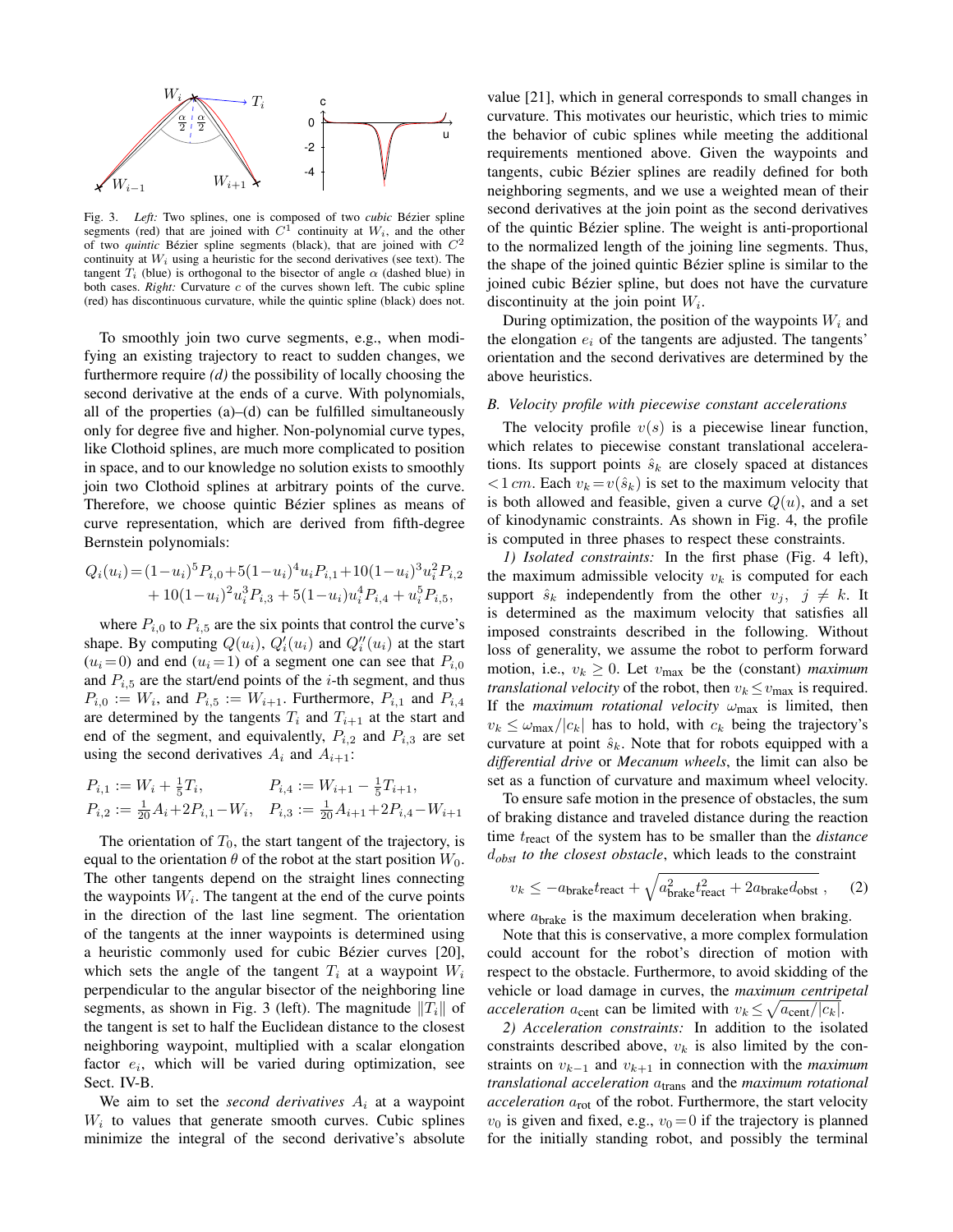

Fig. 4. Velocity profile generation in three phases. Black points denote the admissible velocities  $v$  at the supports points. Bigger gray dots mark values inherited from the previous phase. *Left:* The maximum translational velocity  $v$  that meets all *isolated constraints* is computed independently for each support. *Middle:* In the second phase, the profile is made consistent for increasing s, given a start velocity and acceleration constraints (red arrows). *Right:* The third phase adds consistency for decreasing s for a given end velocity and deceleration constraints (blue arrows), and yields the final profile (dashed).

velocity as well. In the second phase with increasing  $k$  and the third phase with decreasing  $k$  (middle and right in Fig. 4), the velocity  $v_k$  is set to the maximum value that fulfills the constraints imposed by  $a<sub>trans</sub>$  and  $a<sub>rot</sub>$ ,

$$
v_{k-1} - a_{\text{trans}} \Delta_t \leq v_k \leq v_{k-1} + a_{\text{trans}} \Delta_t, \qquad (3)
$$

$$
v_{k-1}c_{k-1} - a_{\text{rot}}\Delta_t \leq v_kc_k \leq v_{k-1}c_{k-1} + a_{\text{rot}}\Delta_t, (4)
$$

where  $\Delta_t$  is the travel time needed for the distance between the supports  $\hat{s}_{k-1}$  and  $\hat{s}_k$ . If the acceleration and deceleration constraints are not the same, different values have to be used for  $a<sub>trans</sub>$  in these two phases,  $a<sub>accel</sub>$  and  $a<sub>brake</sub>$ , respectively.

Only for synchro-drive robots,  $a<sub>trans</sub>$  and  $a<sub>rot</sub>$  are totally independent. However, since the mass  $m$  of platform and payload governs these limits via translational inertia and rotational moment of inertia, it is reasonable to assume  $a<sub>trans</sub>$ and  $a_{\text{rot}}$  to be independent for other platforms as well.

The upper bound for the  $v_k$  that satisfy both of the above constraints can be determined in closed form. However, the mathematical derivations are quite elaborate since it is a complex function of velocity, acceleration, curvature and curvature change. For the sake of brevity we would like to refer the reader to the work by Sprunk [22] for details.

After the third phase, the velocity profile realizes piecewise constant accelerations, meets all described velocity and acceleration constraints, and is therefore traversable by the robot. With monotonous curvature changes between the closely spaced support points, the constraints hold at the support points and in the intervals between them as well. If the velocity profile was defined over time instead of distances, changing velocities would imply changes of the support points, which clearly complicates the process.

### IV. MOTION PLANNING AND OPTIMIZATION

This section describes the generation and optimization of a trajectory. In short, an initial trajectory is generated from sparse waypoints given by a global path planner. The trajectory is refined to minimize the traveling time until a) the optimum is reached or b) planning time is up.

## *A. Global planning and trajectory generation*

We use a global path planner [2] that operates on a highresolution 2D grid map. To account for unmapped obstacles, the map is regularly updated with data acquired with a laser range finder. The planner returns the shortest traversable path from the robot's position to a given goal location as a straight-line trajectory, where each segment connects two neighboring grid cells in the grid map. This trajectory is collision-free, but contains sharp discontinuous corners. It is pruned to contain only sparse waypoints by replacing



Fig. 5. Velocity profiles for the trajectories in Fig. 1 before (left) and after (right) optimization. The translational velocity  $v(s)$  is a function of distance s along the trajectory. It is limited by several *isolated constraints*: a general speed limit  $(v_{\text{max}})$ , the maximum rotational velocity (green), closeness to obstacles (red), and a limited centripetal acceleration (similar to the green curve, omitted for readability). The constraints on translational and rotational acceleration control the slopes in the resulting profile.

two adjacent line segments with a direct straight line, if the resulting line trajectory is still free of collisions and the resulting segment is shorter than a maximum length.

Because of the sparsity of the waypoints after pruning, the line trajectory segments after the first four waypoints (including the start) are usually out of the robot's field of view in most cases, cf. Fig. 1. In order not to spend computational time on motion planning for areas where unmapped obstacles cannot be perceived and correctly accounted for, we only use the first four waypoints for trajectory generation.

Between each pair of consecutive waypoints, a quintic Bézier spline is created. The initial tangents and the second derivatives are determined by heuristics (see Sect. III-A). To mimic the straight-line trajectory given by the waypoints, a small tangent elongation factor  $e = 0.5$  is used (see Sect. III-A), which causes sharp turns at the waypoints. The result is an initial trajectory consisting of three continuously joined spline segments, that can only be traversed at very low speeds, but is collision-free on the other hand, as shown in Fig. 1 (left). This trajectory is refined during the optimization process to minimize the estimated time of travel.

## *B. Trajectory refinement by optimization*

The optimization system takes an initial trajectory (generated as described above) and a distance-transformed map as input. The map contains obstacles that are known a-priori, as well as previously unmapped obstacles that are detected by the robot's sensors.

The optimization changes the shape of the trajectory to reduce a given cost measure by adjusting a set  $P$  of tunable parameters. In our experiments, we use the overall time of travel as the only cost measure, but other costs like the estimated energy consumption could be considered as well. The parameter set consists of the tangent elongation factor  $e$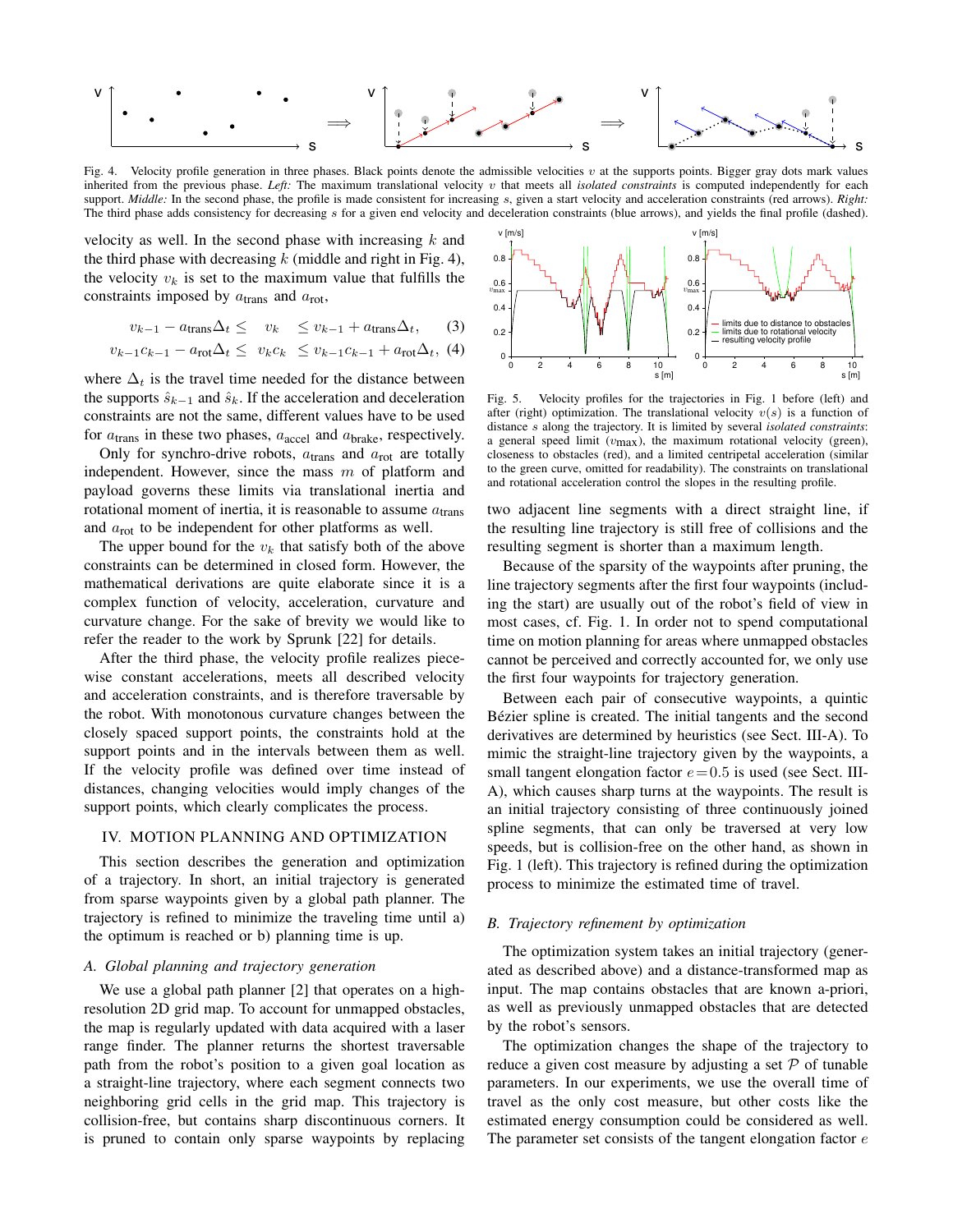Algorithm 1 Trajectory optimization based on RPROP.

 $\hat{Q}_{\text{best}} \leftarrow$  initial trajectory  $P \leftarrow$  parameters of initial trajectory repeat  $\Delta_{\text{term}} \leftarrow 0$ for all  $p \in \mathcal{P}$  do  $\hat{Q}_{\mathsf{curr}} \leftarrow \hat{Q}_{\mathsf{best}}$  $d_p \leftarrow d_p^0$ repeat  $\hat{Q}_{\text{mod}} \leftarrow \text{MOD}(\hat{Q}_{\text{curr}}, p \leftarrow p + d_p)$ if  $cost(\hat{Q}_{mod}) < cost(\hat{Q}_{best})$  then  $\Delta_{\text{term}} \leftarrow \max(\Delta_{\text{term}}, \text{cost}(\hat{Q}_{\text{best}}) - \text{cost}(\hat{Q}_{\text{mod}}))$  $\hat{Q}_{\mathsf{best}} \leftarrow \hat{Q}_{\mathsf{mod}}$ break end if  $d_p \leftarrow$  $\int d_p \cdot 1.2$  cost $(\hat{Q}_{\text{mod}}) < \text{cost}(\hat{Q}_{\text{curr}}),$  $-d_p \cdot 0.5$  else.  $\Delta_{\text{cost}} \leftarrow |\text{cost}(\hat{Q}_{\text{mod}}) - \text{cost}(\hat{Q}_{\text{curr}})|$  $\hat{Q}_{\text{curr}} \leftarrow \hat{Q}_{\text{mod}}$ until  $\Delta$ <sub>cost</sub> <  $\epsilon$ <sub>*p*</sub> OR time is up end for until  $\Delta_{\text{term}} < \epsilon_{\text{term}}$  OR time is up return  $\hat{Q}_{\text{best}}$ 

for the first and each of the inner waypoints, as well as the position  $W_i$  of the inner waypoints (start and end are fixed).

Fig. 5 depicts the velocity profiles for the trajectories shown in Fig. 1. Optimization alters the shape of the trajectory in a way that alleviates the influence of the constraints on the admissible velocity: the optimized trajectory is faster due to less sharp curves and larger distances from the wall (elongated tangents), and shorter as well (moved waypoints).

The *cost function*, i.e., the total time of travel, depends on the trajectory shape together with the velocity profile, which depends on several constraints and the obstacle distance map. This complex function is not differentiable, therefore we use an optimization scheme inspired by the derivative-free RPROP algorithm by Riedmiller and Braun [23].

The *optimization algorithm*, shown in Algorithm 1, refines a trajectory as follows: in every iteration, as long as planning time is left and the optimization of any of the parameters in the last iteration has brought an improvement bigger than a threshold  $\epsilon_{\text{term}}$ , the parameters are optimized successively: for a chosen parameter  $p \in \mathcal{P}$  a new spline is computed by adding an initial offset  $d_p := d_p^0$  to that parameter.

Now a *velocity profile* is generated for the modified spline, as described in Sect. III-B. The spline and the velocity profile together form the modified trajectory  $Q_{mod}$ . From this, the cost, i.e., the time needed to traverse the trajectory is determined. If the trajectory is not collision-free according to the obstacle map, its cost is set to infinity.

If this cost is lower than the cost of the current best trajectory  $\hat{Q}_{\text{best}}$ , the changed parameter  $p\!:=\!p\!+\!d_p$  is kept, and the next parameter is optimized. Otherwise, the parameter  $p$ is further optimized with adaptive step sizes as in RPROP: the offset  $d_p$  is increased to  $1.2d_p$  if the cost is reduced, and inverted/reduced to  $-0.5d_p$  if increased. The optimization for that parameter terminates if a modified trajectory is better than the best one, the resulting changes in cost are smaller than a threshold  $\epsilon_p$  or planning time is up.

The trajectories generated by our approach are timeoptimal in the mentioned search space, i.e., parameterized smooth trajectories that are derived from the pruned shortest 2D path. To also consider trajectories that follow a different route, the algorithm can be run in parallel with different straight-line path inputs, e.g., the n-best paths that are topologically different with respect to obstacles.

## V. PLAN EXECUTION AND REPLANNING

Assume a planned trajectory  $\hat{Q}(t)$ , which defines the targeted robot position at time step t. We use the *dynamic feedback linearization controller* developed by Oriolo *et al.* [24] to steer the robot along the trajectory. The second derivative  $\hat{Q}^{\prime\prime}(t)$  of the trajectory is the targeted vector of accelerations in Cartesian coordinates, which the controller uses as feedforward control signal. The deviation of the robot's actual position and velocity from the targeted position  $\hat{Q}(t)$  and velocity  $\hat{Q}'(t)$  are used as error-feedback signals. The controller combines these signals, and computes the appropriate translational and rotational velocities v and  $\omega$ that are sent to the robot platform. The reaction time of the platform can be compensated for by adding an offset to  $t$ when determining the feedforward input.

As mentioned in Sect. IV-A, the trajectory  $\dot{Q}(t)$  only accounts for the first four waypoints and needs to be extended regularly. Periodic replanning is also required to prevent accumulation of odometry errors and to react to changes in the environment. Therefore, the following procedure is executed repeatedly: waypoints of the straight-line path from the predicted robot position  $\hat{Q}(t+t_{\text{plan}})$  to the goal location are computed by the global planner, where  $t_{\text{plan}}$  is the scheduled time span for planning and optimization. A new initial trajectory is generated from these waypoints, that continuously joins  $\hat{Q}$  at  $t+t_{\text{plan}}$ , i.e., the splines join with continuous curvature, and the velocity profiles are continuous as well. This trajectory is optimized until  $t+t_{\text{plan}}$  is reached, then the controller switches seamlessly to the new trajectory.

## VI. EXPERIMENTS

To test the precision and predictability of motion trajectories planned by our system, we conduct several experiments using a real robot. Additional properties, namely the appropriateness of the optimization parameter set, the resulting shape of the optimization manifold, and the reaction to localization errors are tested using a simulator.

#### *A. Analyzing the optimization manifold*

Just as RPROP, our optimization algorithm is able to deal with local minima to some extent. However, an ill-natured optimization manifold could cause suboptimal results. To assess this problem, we have created seven artificially complex environments, and compared trajectories optimized by our system with the best trajectories found by exhaustive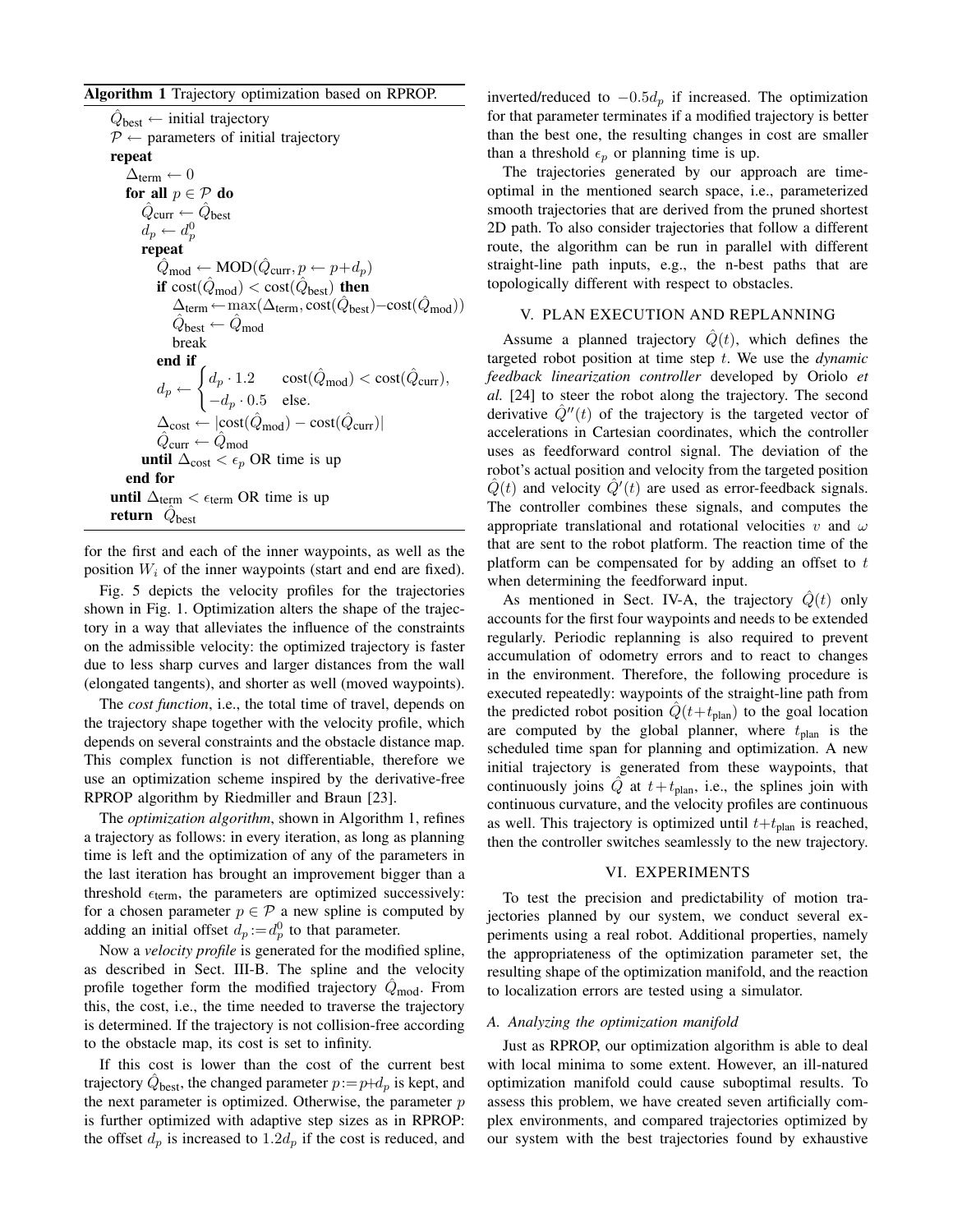

Fig. 6. Trajectory of a Pioneer P3-DX robot overlayed on a grid map for the obstacle courses "clover" (left) and "zigzag" (right). The crosses mark intermediate goal locations. The robot drove 10 rounds in the clover course, and 5 rounds in the zigzag course. The frames cover an area of 14m x 10m.



Fig. 7. *Left:* Average Euclidean distance between the planned and actual values for position and translational velocity of the robot in the obstacle courses shown in Fig. 6. The errorbars show the standard deviation. *Right:* Average Euclidean distance between the predicted and the actual position of the robot, as a function of the temporal lookahead added to the planning delay  $t<sub>plan</sub>$ . In the dashed parts, less than 20 values contributed to the mean.

search in a finely discretized version of the parameter space. In all cases, the parameters of the trajectory generated by our optimization approach fall into the discretization bin of the parameters determined by the exhaustive search, and the trajectories yield the same time of travel.

In analysis, all pairs of parameters showed smooth and convex optimization manifolds, which supports the assumption that the parameters may be optimized independently.

Usually, the optimization achieves the major improvements in the first 50 iterations, and 300 iterations are sufficient to reach the optimum. We choose  $t_{\text{plan}} = 0.4 s$  for our experiments, which roughly corresponds to 400 iterations. On average, the optimization reduces the estimated traveling time by 31% compared to the initial trajectory.

### *B. Motion planning in obstacle courses*

This experiment tests the precision and predictiveness of our motion planning system. We use a Pioneer P3-DX robot equipped with a subnotebook (Intel Core 2 Duo, 1.6 GHz) for all computations and a laser range finder for localization and obstacle detection. The robot drives with a velocity limit of 0.5 m/s. The error-feedback controller, the laser scanner and the odometry are all running at 35 Hz. We have set up two obstacle courses and marked a sequence of goals for the global path planner in the map. The path planner switches to the next goal whenever the robot has come closer than 1 m.

The trajectories of the robot are shown in Fig. 6. While the goal locations for the global path planner are fixed, replanning is executed periodically and the locations used for trajectory planning are not spatially aligned. Thus, the



Fig. 8. Sample trajectory of our tour-guide robot "Albert" at a trade show. One person was blocking the robot's path on purpose for a longer period (1). However, the motion planning system plans smooth trajectories around unmapped obstacles if seen in advance (2), but can also execute sharp turns if required, i.e., if an obstacle suddenly occurs in front of the robot (3). The frame covers an area of 33m x 15m.

jectory planner, vary between the rounds. Nevertheless, the trajectories from the different rounds are very similar, which indicates that a) the parameter set for the optimization, which contains tangent elongation and movement of waypoints, is appropriate to find a global optimum, and b) the optimization generates reproducible trajectories that are not critically dependent on the input waypoints.

The average positional tracking error, i.e., how far the robot deviates from the planned path according to odometry, is around 1 cm for both obstacle courses, and the average deviation in velocity is below 2 cm/s, as shown in Fig. 7 (left). Both errors are a little higher in the zigzag course which has tighter curves.

The planned trajectories can be used to predict the robot's position over time in global coordinates. The corresponding error is shown in Fig. 7 (right) as a function of a lookahead time added to  $t_{\text{plan}}$ . Thus, a lookahead of 0 s corresponds to predictions over  $t_{\text{plan}}$ , which are needed for replanning.

position in the control of the second waypoint in the control of the second way of the second way of the second way of the second way of the second way of the second way of the second way of the second way of the tra- (1) Without replanning, the prediction error would reduce to the tracking error plus the accumulated error in the odometry readings. With replanning, as in the experiments, the predicting trajectory is seamlessly replaced after one second at most. Still, the mean prediction error is small, e.g., only around 15 cm for a lookahead of 6 s. This shows that replanning does not cause abrupt changes in the planned trajectory. Human observers can actually not recognize when switching of replanned trajectories takes place. Naturally, changes of the global goal location falsify these values and are filtered out, which causes a low number of values contributing to the averages for lookahead times greater than 8 s in the figure.

### *C. Navigation in populated environments*

To evaluate the performance of our motion planning system in an application with dynamic obstacles, we tested the system on our tour-guide robot "Albert" during a threeday trade show in Freiburg. Motion planning was executed on the same subnotebook, with the odometry and the errorfeedback controller running at 10 Hz. An example trajectory is shown in Fig. 8: the system is able to evade obstacles with smooth trajectories, but if necessary, sharp turns can be generated as well. The performance in presence of a person who deliberately blocks the robot's path could be improved by adding an additional strategic planner to avoid oscillation